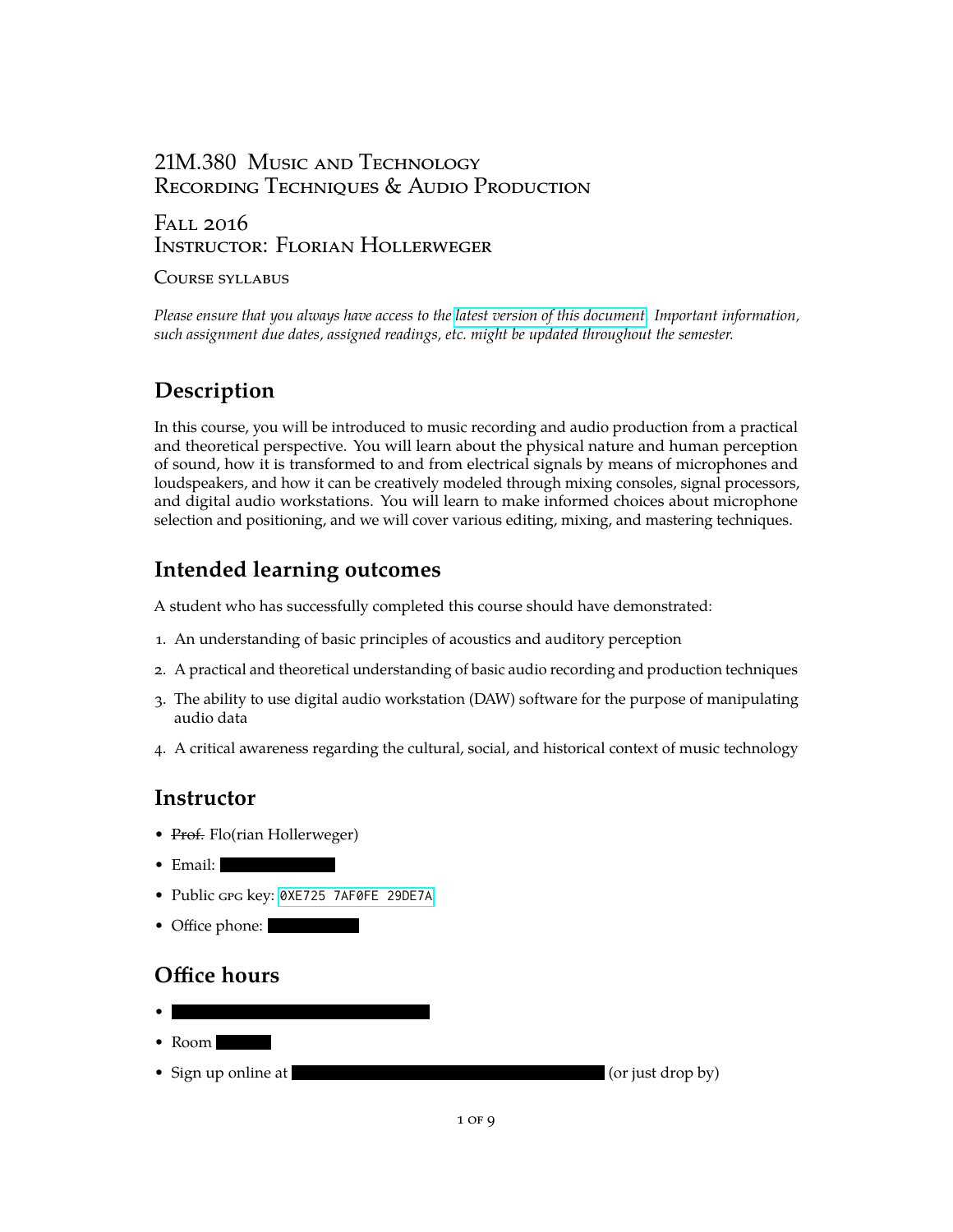If you can, please sign up for a time slot on the above website – even if it's just minutes before you attend – which will help me to distribute my attention more evenly among students. That being said, you should *always* feel free to drop by during the above times without any prior arrangement and regardless of how full the schedule might already be. If you cannot make the above hours, please contact me with one or two suggestions for alternative meeting times. Try to prepare something that helps me understand what you are working on (e.g., a specific assignment that you are struggling with).

#### **Locations of interest**

- : Lectures and office hours
- : Workshops and recording sessions
- : Recording equipment storage
- : Instructor's office
- : Lewis Music Library

## <span id="page-1-1"></span>**Recording equipment at mit**

Our main vehicle for getting hands-on recording experience will be Music and Theater Art's [MObile Sound System \(moss\)](http://ocw.mit.edu/courses/music-and-theater-arts/21m-380-music-and-technology-recording-techniques-and-audio-production-spring-2012/tools/) designed by Chris Ariza, which later in the course, we will use to record various bands and ensembles in Killian Hall. While the moss will be available only for in-class use, you can borrow one of five [Zoom H4n](https://www.zoom.co.jp/products/handy-recorder/h4nsp-handy-recorder) portable audio recorders from the Lewis Music Library's front desk over night for smaller recording jobs.

## **Required hardware and software**

You will require reliable access to additional audio editing hard- and software to work on your assignments. *Please ensure you have access to the following hard- and software by Monday, September 19, 2016!* By that date, you should also have completed and tested the installation of all software packages.

#### **Desktop or laptop computer**

You will need reliable access to a desktop or laptop computer for working on your assignments. Besides your personal device, it is possible to work on the four iMacs upstairs at the Lewis Music Library, which are equipped with suitable software. Let me know if you're interested!

#### **Studio headphones (or nearfield monitor loudspeakers)**

It is strongly recommended that you invest in a pair of studio headphones. If you have to work in an environment that is not well acoustically isolated, opt for closed-back headphones. If you have a silent space to work in, you can opt for semi-closed or semi-open headphones, which are more comfortable to wear. See table [1](#page-2-0) for recommendations. Completely open headphones tend to be expensive, but can yield great results in sufficiently quiet environments.[1](#page-1-0) Don't even

<span id="page-1-0"></span><sup>1</sup>The video at <https://www.youtube.com/watch?v=oqsyaHlZ6ro> explains the differences between open and closed-back headphones in detail.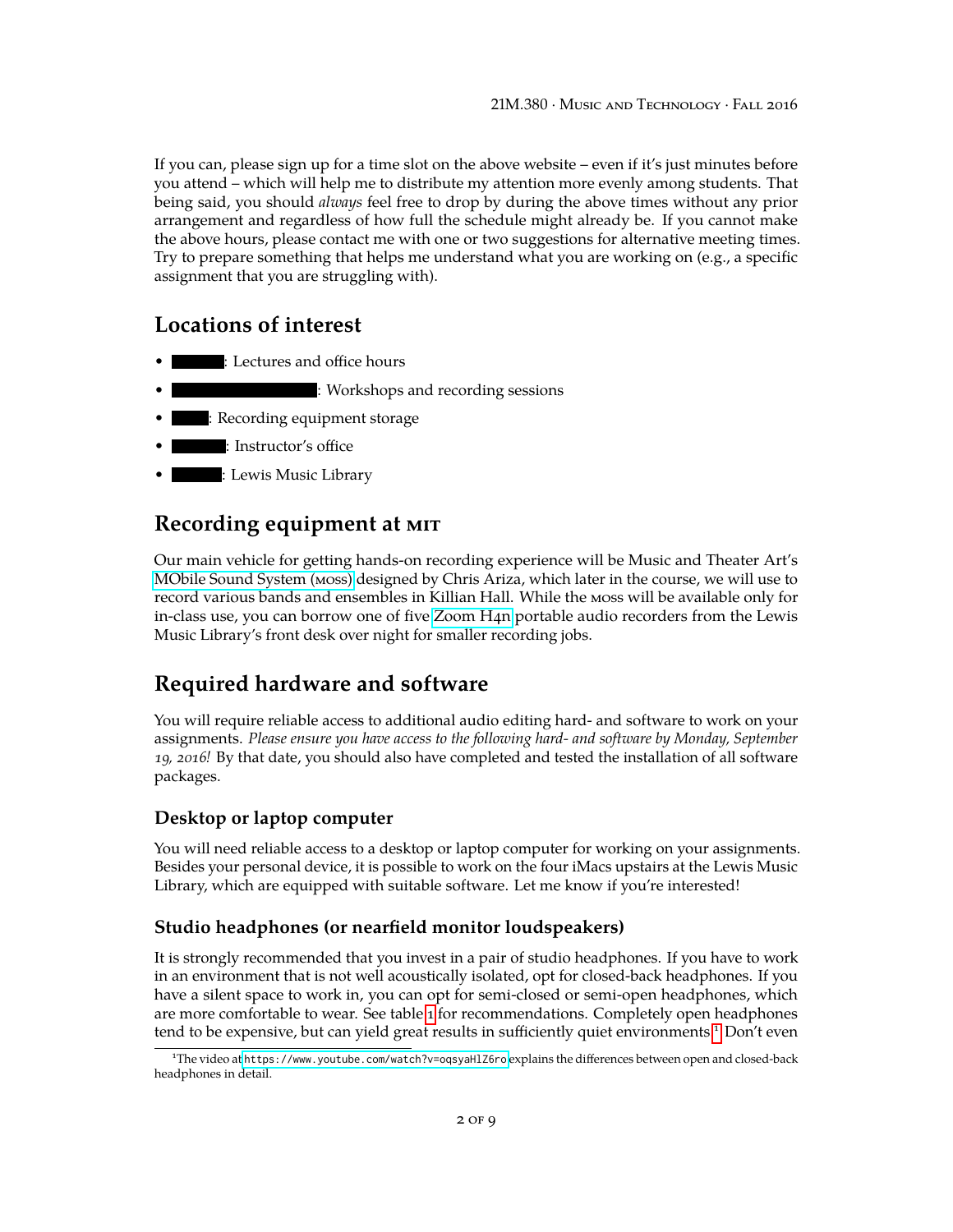<span id="page-2-0"></span>

| Manufacturer and model              | Price        | Back        | Description               |
|-------------------------------------|--------------|-------------|---------------------------|
| Beyerdynamic DT770 Pro 80 $\Omega$  | \$175        | closed      | use on laptop headph. out |
| Beyerdynamic DT770 Pro 250 $\Omega$ | \$175        | closed      | use on separate amp       |
| Audio-Technica ATH-M series         | $$50 - $170$ | closed      | M20x, M30x, M40x, M50x    |
| Sennheiser HD 25-1 II               | \$170        | closed      |                           |
| Sennheiser HD 25-SP II              | $\$120$      | closed      |                           |
| Sennheiser HD280 Pro                | \$90         | closed      |                           |
| Shure SRH440                        | \$100        | closed      |                           |
| AKG K240 MKII                       | \$150        | semi-open   |                           |
| AKG K240 Studio                     | \$85         | semi-open   | at Lewis Music Library    |
| AKG K99                             | \$80         | semi-open   |                           |
| AKG K <sub>77</sub>                 | \$50         | semi-closed |                           |
| AKG K44                             | \$30         | closed      | Phasing out of production |

Table 1. Some headphones suitable for use in this course

<span id="page-2-1"></span>

| Software package                                                                  | Win<br>Price<br>Mac<br>Linux |                     |   | Description                 |                                   |  |  |
|-----------------------------------------------------------------------------------|------------------------------|---------------------|---|-----------------------------|-----------------------------------|--|--|
| Cockos Reaper<br>Ardour                                                           | $\checkmark$<br>✔            | ✔<br>$(\checkmark)$ | ✔ | from \$60<br>from \$0       | free 2-month trial<br>open source |  |  |
| Apple Logic Pro X<br>Bitwig Studio                                                | ✔                            | ✔<br>$\checkmark$   | ✔ | \$199<br>from $$269$        | MOSS; Music Library               |  |  |
| MAGIX Samplitude Pro X<br>Avid Pro Tools 12 series<br>Steinberg Cubase 7 Elements |                              | ✔                   | ✔ | \$499<br>depends<br>\$99.99 | free 30-day trial                 |  |  |

Table 2. DAW packages suitable for use in this course (recommended ones on top)

think about using in-ear phones (like they come with your smartphone), mixing on which is the acoustic equivalent of blindfolded graphic design.

If you plan to work on your assignments in the Lewis Music Library, you can borrow a pair of the AKG K240 Studio (55  $\Omega$ ) headphones available from the library's front desk. If you already happen to have a pair of studio headphones or nearfield monitor loudspeakers, or if you are planning to acquire a pair of the latter, feel free to consult me regarding their suitability for this class.

#### **Digital Audio Workstation (DAW) software package**

You will also need a digital audio workstation (DAW) software package (cf., table [2\)](#page-2-1). If you are new to DAWs, you should definitely opt for *[Reaper](http://reaper.fm)*, which is installed on the four upstairs iMacs in the Lewis Music Library. Those who prefer to work on their own machine can get a non-commercial license for \$60 (with a free two-month trial). Reaper runs natively on Mac os x and Windows.

There are only two situations in which Reaper might *not* be your tool of choice. If either one applies to you, make sure to get in touch with me, so we can find a good solution together.

**If you run Linux.** Reaper runs relatively stable on Linux under [Wine,](https://www.winehq.org/) but you should thoroughly test such a setup on your own system *before* using it for your assignments. As an alternative,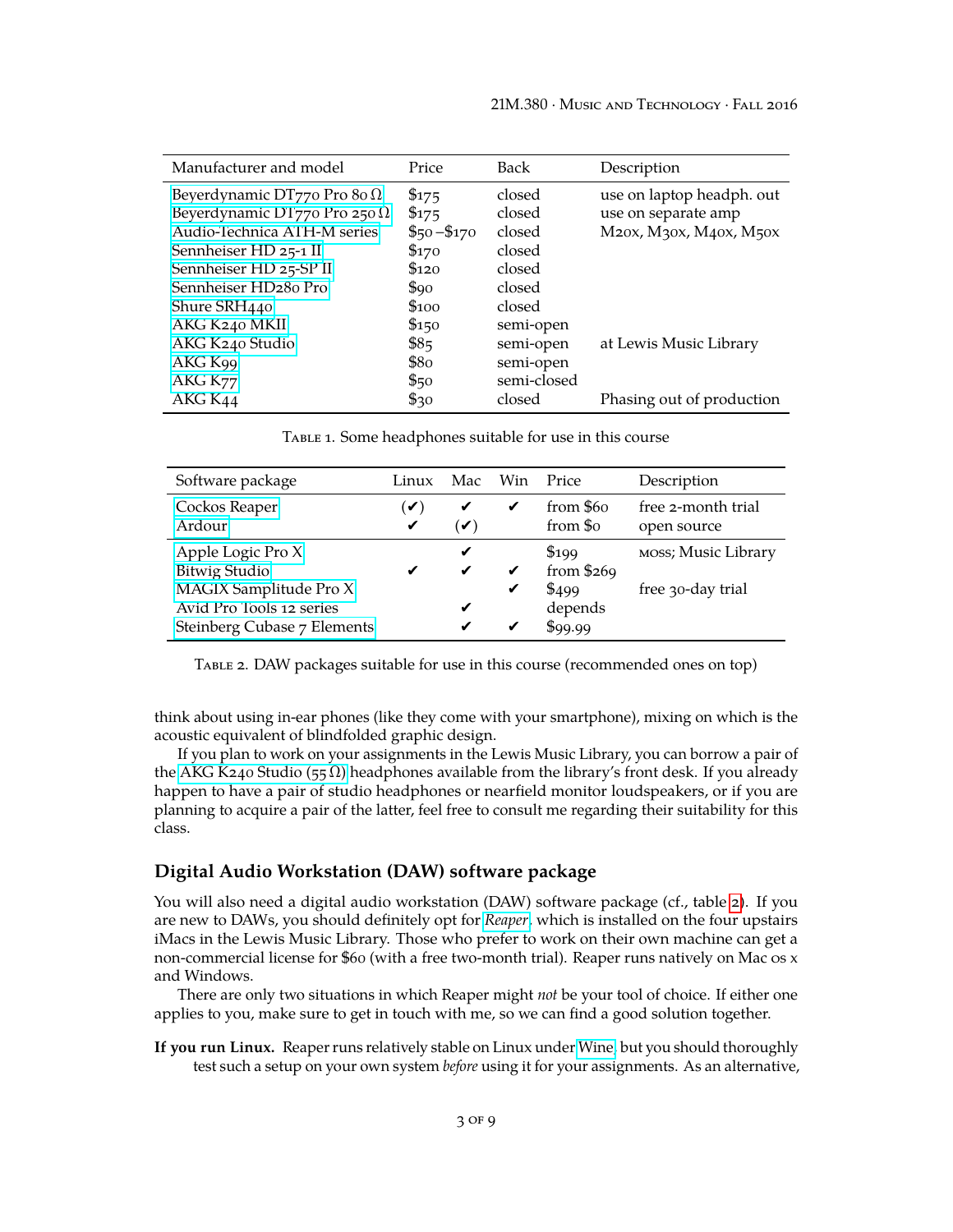passionate tinkerers are more than welcome to use *[Ardour](http://ardour.org/)* on Linux for their work.<sup>[2](#page-3-0)</sup> I will happily provide support for such setups, but if you want things to 'just work', I suggest you try Reaper first.

**If you already have a DAW.** If you already run one of the other software packages listed in table [2,](#page-2-1) I am willing to let you use it for your work in this course. However, I do encourage you to use the opportunity to learn a new piece of software (Reaper), and you should be aware that I can provide only limited support for packages other than Reaper and Ardour. Logic users might be interested to hear that this package is installed on the four upstairs iMacs in the Lewis Music Library and is also part of the [moss.](#page-1-1) Packages not listed in table [2](#page-2-1) are *not* accepted for use in this course.

#### **Recommended textbooks**

- Rayburn, Ray A. (2011). *Eargle's Microphone Book. From Mono to Stereo to Surround. A Guide to Microphone Design and Application*. 3rd ed. Focal Press. 480 pp. isbn: 978-0240820750. mit library: [002136103](https://library.mit.edu/item/002136103). On course reserve at the Lewis Music Library.
- Senior, Mike (2014). *Recording Secrets for the Small Studio*. 1st ed. Focal Press. 460 pp. isbn: 978- 0415716703. mit library: [002400271](https://library.mit.edu/item/002400271). On course reserve at the Lewis Music Library.
- Izhaki, Roey (2011). *Mixing Audio. Concepts, Practices and Tools*. 2nd ed. Focal Press. 600 pp. isbn: 978-0240522227. mit library: [002302617](https://library.mit.edu/item/002302617). Hardcopy and electronic resource. On course reserve at the Lewis Music Library. Accompanying sound examples: [http://www.taylorandfrancis.](http://www.taylorandfrancis.com/cw/izhaki-9780240522227/p/resources/) [com/cw/izhaki-9780240522227/p/resources/](http://www.taylorandfrancis.com/cw/izhaki-9780240522227/p/resources/).
- Senior, Mike (2011). *Mixing Secrets for the Small Studio*. 1st ed. Focal Press. 352 pp. isbn: 978- 0240815800. mit library: [002092991](https://library.mit.edu/item/002092991). Electronic resource. Hardcopy version at mit library: [002178705](https://library.mit.edu/item/002178705). On course reserve at the Lewis Music Library.
- Katz, Bob (2014). *Mastering Audio. The Art and the Science*. 3rd ed. Burlington, ma: Focal Press. 408 pp. isbn: 978-0240818962. mit library: [002307049](https://library.mit.edu/item/002307049). On course reserve at the Lewis Music Library.

Purchase of these books is not mandatory, but if you intend to pursue your interest in music technology beyond this course, they should serve you as useful references for years to come. The [mit coop](http://mitcoopbooks.bncollege.com/webapp/wcs/stores/servlet/TBWizardView?catalogId=10001&langId=-1&storeId=52081) offers hard copies of all titles for rent and for purchase under this course's number (21M.380).

#### **Lecture notes**

Lecture notes will be made available online solely at the instructor's discretion and pace. You should not rely on their availability and are expected to take your own notes in class. However, I will do my best to keep the following documents available and updated on the [Athena course](#page-4-0) [locker](#page-4-0) (see below).

21m380\_syllabus.pdf is what you are reading right now. You should rely primarily on the latest version of this document to get up-to-date information about upcoming readings, quizzes, and assignment due dates.

<span id="page-3-0"></span><sup>2</sup>Although Ardour does run also on os x, I do not recommend it. Please get in touch in case you are considering such a setup.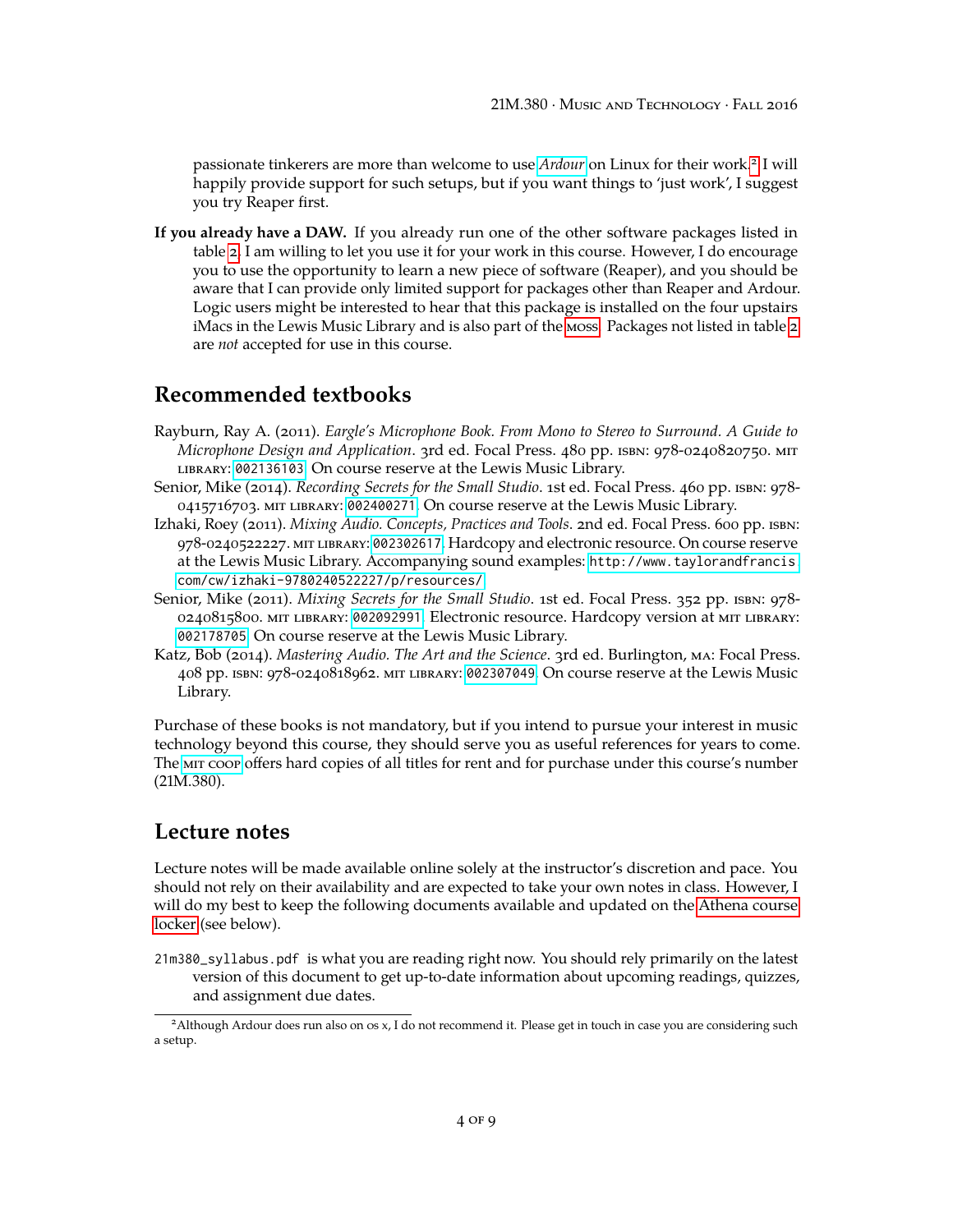- 21m380\_slides\_screen.pdf is an adopted version of the slides shown in class that is optimized for screen reading. It contains clickable play buttons  $(\Theta)$  to run audio, video, and other examples,<sup>[3](#page-4-1)</sup> together with instructions on how to download some examples that can only be played from your local hard drive.
- 21m380\_slides\_print.pdf is a printer-friendly version of the slides scaled to letter format. Use this document if you prefer to study from printed paper. The file does not contain any hyperlinks and is therefore less convenient for screen reading.
- 21m380\_class\_201\*-\*-\*.pdf are class-meeting specific handouts that include announcements, reviews, etc. and will sometimes be distributed in printed form in class. Consult these first to catch up on a missed class or otherwise get a quick overview of what we have covered that day.

All these documents will be regularly updated throughout the semester (including content from previous lectures), so it pays off to synchronize your local copies frequently, especially as you prepare for upcoming quizzes.

### **Online resources**

#### Learning Modules (LMOD; formerly Stellar)

The LMOD site at

<https://learning-modules.mit.edu/class/index.html?uuid=/course/21M/fa16/21M.380>

will be used for:

- Copyrighted readings and listenings not available online elsewhere
- Assignment instructions
- Submission of most assignments (except those involving large files)
- Grade communication for individual assignments

#### <span id="page-4-0"></span>**Athena course locker**

The Athena course locker at <https://web.mit.edu/course/21/21m.380/> is accessible only via https (not http), only from a browser that has your mir [browser certificates](https://ist.mit.edu/certificates) installed, and only after I have set your access permissions sometime during the first two weeks of classes. It will be used for:

- Lecture notes and syllabus (regularly updated)
- Sound and video examples not available online elsewhere
- Submission of large assignments

While the course locker can be accessed via your web browser for read-only purposes, you will have to use an FTP client such as *[Filezilla](https://filezilla-project.org/download.php?show_all=1)* (free for Mac, Windows, Linux) in order to submit assignments to the course locker later in the course. Instructions will be provided with those assignments.

<span id="page-4-1"></span><sup>3</sup>Some examples that cannot be published due to copyright restrictions might be indicated through grayed-out play buttons  $(\odot)$  that do not link anywhere.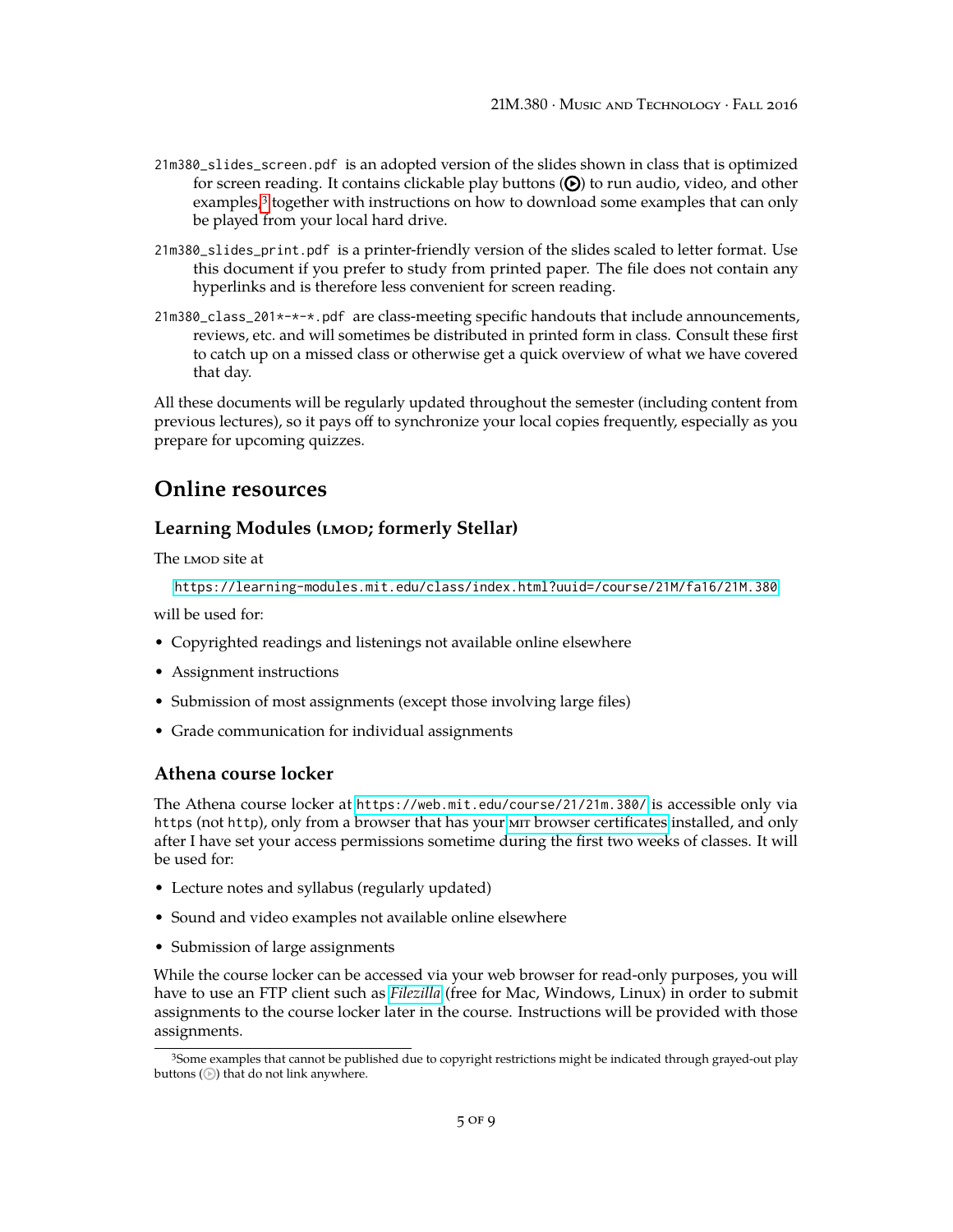<span id="page-5-0"></span>

|                | Description               | Code          | Contribution to final grade |              |       |        |       |          |         |     |        |
|----------------|---------------------------|---------------|-----------------------------|--------------|-------|--------|-------|----------|---------|-----|--------|
|                | In-class quizzes          | $QZ1-QZ3$     |                             |              | $5\%$ | $^{+}$ | $5\%$ | $^{+}$   | $10\%$  | $=$ | $20\%$ |
| 15             | Reading assignments       | RD01-RD15     | 5.                          | $\mathsf{X}$ | $1\%$ | $+$    | 10    | $\times$ | $0.5\%$ | $=$ | $10\%$ |
| $\mathbf{2}$   | Production analyses       | $PA1+PA2$     |                             |              |       |        | $5\%$ | $^{+}$   | $5\%$   | $=$ | $10\%$ |
| $\overline{2}$ | Written assignments       | $WR1+WR2$     |                             |              |       |        | $3\%$ | $^{+}$   | $7\%$   | $=$ | $10\%$ |
| 4              | Sound editing exercises   | $ED1$ - $ED4$ | $5\%$                       |              | $5\%$ | $+$    | $5\%$ | $^{+}$   | $5\%$   | $=$ | 20%    |
| $\mathbf{2}$   | Recording session reports | $SP1+SP2$     |                             |              |       |        | $3\%$ | $^{+}$   | $2\%$   | $=$ | $5\%$  |
|                | Mixing assignments        | $MX1-MX3$     |                             |              | $5\%$ | $+$    | $5\%$ | $^{+}$   | 15%     | $=$ | 25%    |

TABLE 3. Assessment items and final grade contributions

#### **OpenCourseWare archive**

The spring 2012 edition of this course by Chriz Ariza is archived at [http://ocw.mit.edu/courses/](http://ocw.mit.edu/courses/music-and-theater-arts/21m-380-music-and-technology-recording-techniques-and-audio-production-spring-2012/) [music-and-theater-arts/21m-380-music-and-technology-recording-techniques-and-audio-pr](http://ocw.mit.edu/courses/music-and-theater-arts/21m-380-music-and-technology-recording-techniques-and-audio-production-spring-2012/)oduction[spring-2012/](http://ocw.mit.edu/courses/music-and-theater-arts/21m-380-music-and-technology-recording-techniques-and-audio-production-spring-2012/). You can use these excellent materials to complement those for the current semester.

### **Assignments, quizzes, and grading**

Table [3](#page-5-0) lists all assessment items that will count towards your final grade.

- Detailed instructions will be posted for each assignment on the LMOD site. For the reading (RD) assignments, these will include specific questions relating to the respective reading, which you will need to respond to in writing.
- Assignments will generally be submitted via  $L_{M}$  mod (file size permitting), or else via the Athena course locker. *Email submissions will not be accepted under any circumstances*, even if LMOD is down.
- You need to complete *all* assignments and quizzes in order to pass this course, and you are expected to submit all assignments on time. Late submissions will initially incur a penalty of one letter grade per 24 hours. Repeat offenders will eventually receive zero scores until the situation improves.
- <span id="page-5-1"></span>• Your responses to reading assignments will be checked for completeness, but they will not be graded. All other assignments will receive letter grades (without + and − modifiers) according to the scheme outlined in table [4.](#page-5-1) This grading scheme also applies to your final grade for the course, except that your internal grade report might include a + or  $-$  modifier

| Letter grade | Numeric score  |
|--------------|----------------|
| A            | $90\% - 100\%$ |
| В            | $80\% - 89\%$  |
| C            | 70%-79%        |
| D            | $60\% - 69\%$  |
| F            | $0\% - 59\%$   |

Table 4. Grading scheme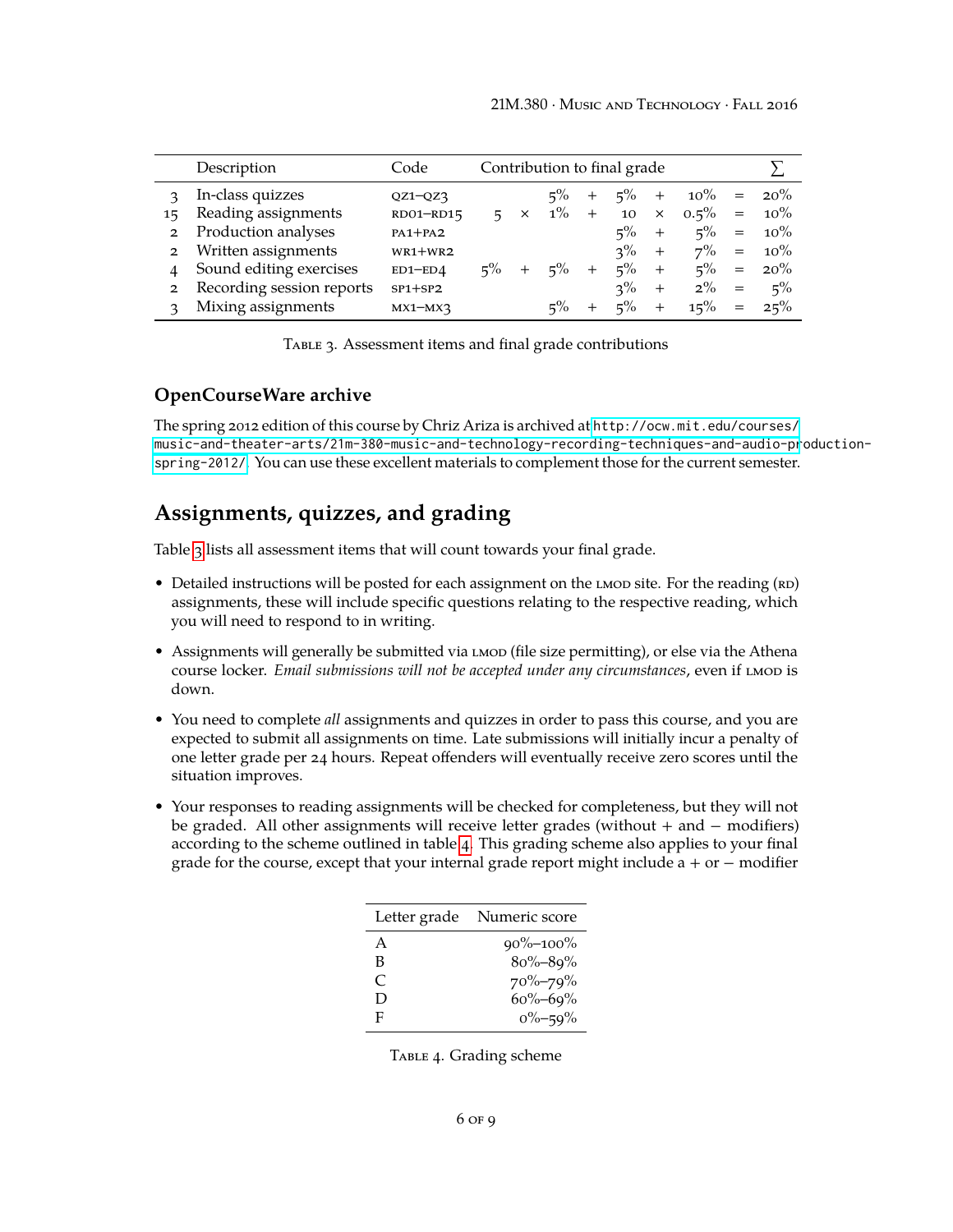with an A, B, or C letter grade. Corrected quizzes will be returned with the numeric score in addition to the letter grade.

- Grading will be conducted in accordance with the Academic Procedures and Institute Regulations at <http://catalog.mit.edu/mit/procedures/academic-performance-grades/#gradestext>
- There is no final exam for this course.

## **Assignment submission format**

You can help me make the grading process much more efficient by sticking closely to the submission guidelines specified in the assignment instructions. For example, I might ask you to submit an assignment in the following format, whose correct interpretation is explained below.

```
submission.zip
- writeup.pdf (2000 words max.)
audio_example.[wav|aif] (44.1 kHz, 24 bit)
```
- Submit a .zip archive named submission.zip (and *only* submission.zip).
	- **–** Please stick meticulously to all suggested file names.
	- **–** Note that file names use exclusively small letters and underscores instead of spaces.
- The .zip file should contain two (and *only* two) files.
	- **–** Please make sure the .zip archive does not contain an extra subdirectory which its contents unpack into. In Mac os x, you can achieve this by selecting the *files* rather than their parent folder before right-clicking to  $\boxed{\text{Compress N} }$  Items.
	- **–** Extra points (well, not really…) for .zip files that do not contain mysterious \_\_MACOSX folders or .DS\_Store files. ©
- The first file should be named writeup.pdf (and *only* writeup.pdf) and be max. 2000 words long.
- The other file should be named either audio\_example.wav *or* audio\_example.aif, meaning that you have two audio file formats to choose from, and should be submitted (only) in 44.1 kHz and 24 bit.

## **Attendance**

You are expected to attend *all* class meetings in this course.

- Any absences have to be communicated to and approved by the instructor ahead of time, so please email me as soon as you know about any scheduling conflicts. If you will miss an in-class quiz, you need to simultaneously arrange an in-lieu oral exam with the instructor.
- *Unexcused absences from any recording sessions in which you serve as a sound engineer or as a performing musician will not be tolerated and result in a fail grade for the course.* In all other class meetings, you are entitled to a single unexcused absence without penalty, but any further unexcused absences will negatively affect your final grade.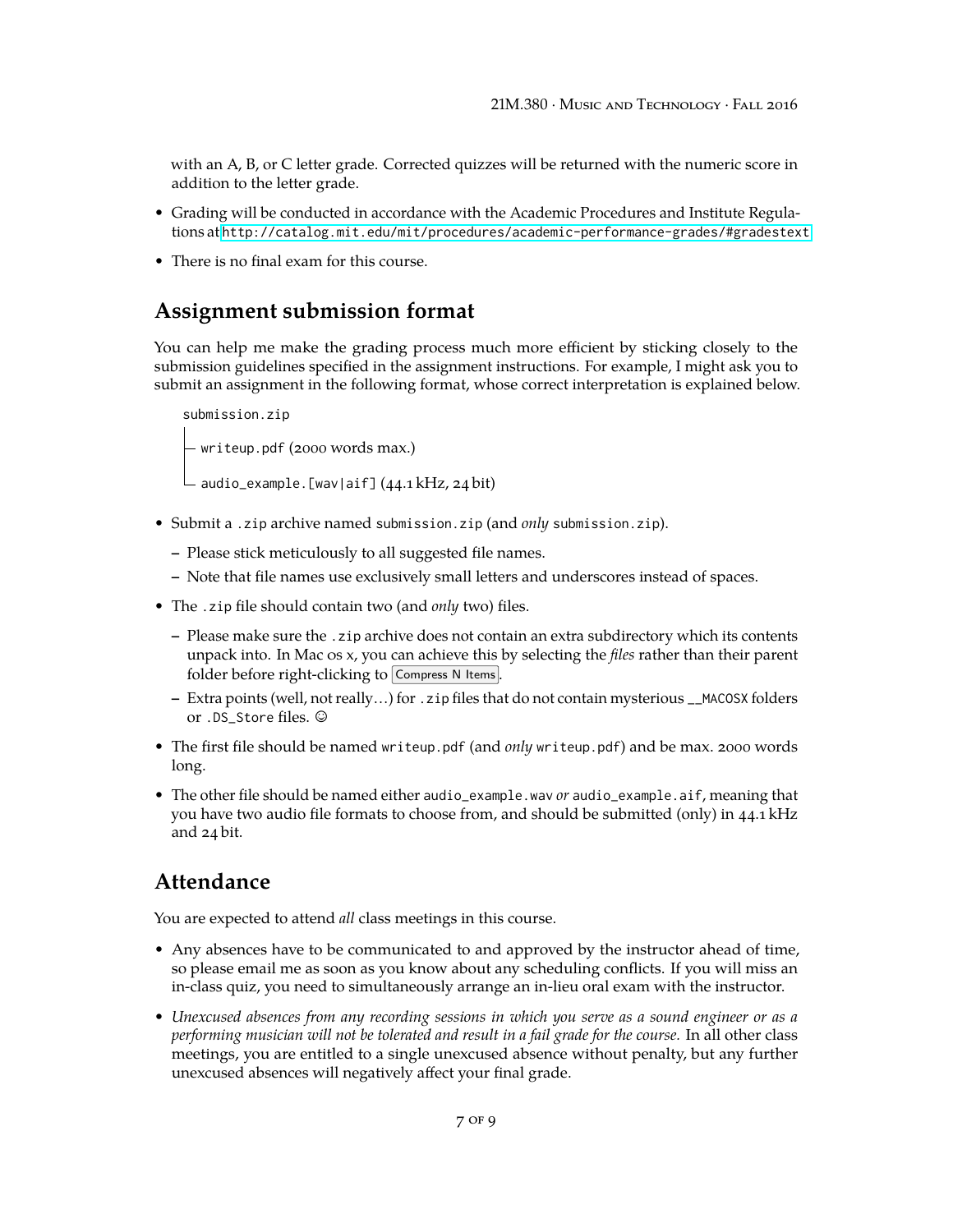• In-class quizzes missed due to an unexcused absence cannot be repeated and will receive a zero score.

It is your own responsibility to keep track of your attendance and make up for any missed work. Assignment deadlines are not affected by absences, unless specific arrangements are made with the instructor.

## **Use of electronic devices in class**

If you have a laptop, please bring it along to all class meetings that are marked accordingly in the [schedule.](#page-8-0) Keep an eye on syllabus updates before deciding whether to bring your laptop to class, as last-minute changes might occur. The use of laptops is only permitted where necessary for actual coursework, and I will announce when this is the case. The use of cellphones in class is not permitted.

## **Workload**

This is a 12-unit class, which means you should expect to invest about 9 hours of work per week beyond the 3 class hours.

# **Academic integrity**

Please make sure you are familiar with MIT's policies on academic integrity ([https://integrity.](https://integrity.mit.edu) [mit.edu](https://integrity.mit.edu)). The guidelines that this handbook provides with regards to plagiarism and proper citation apply to this course.